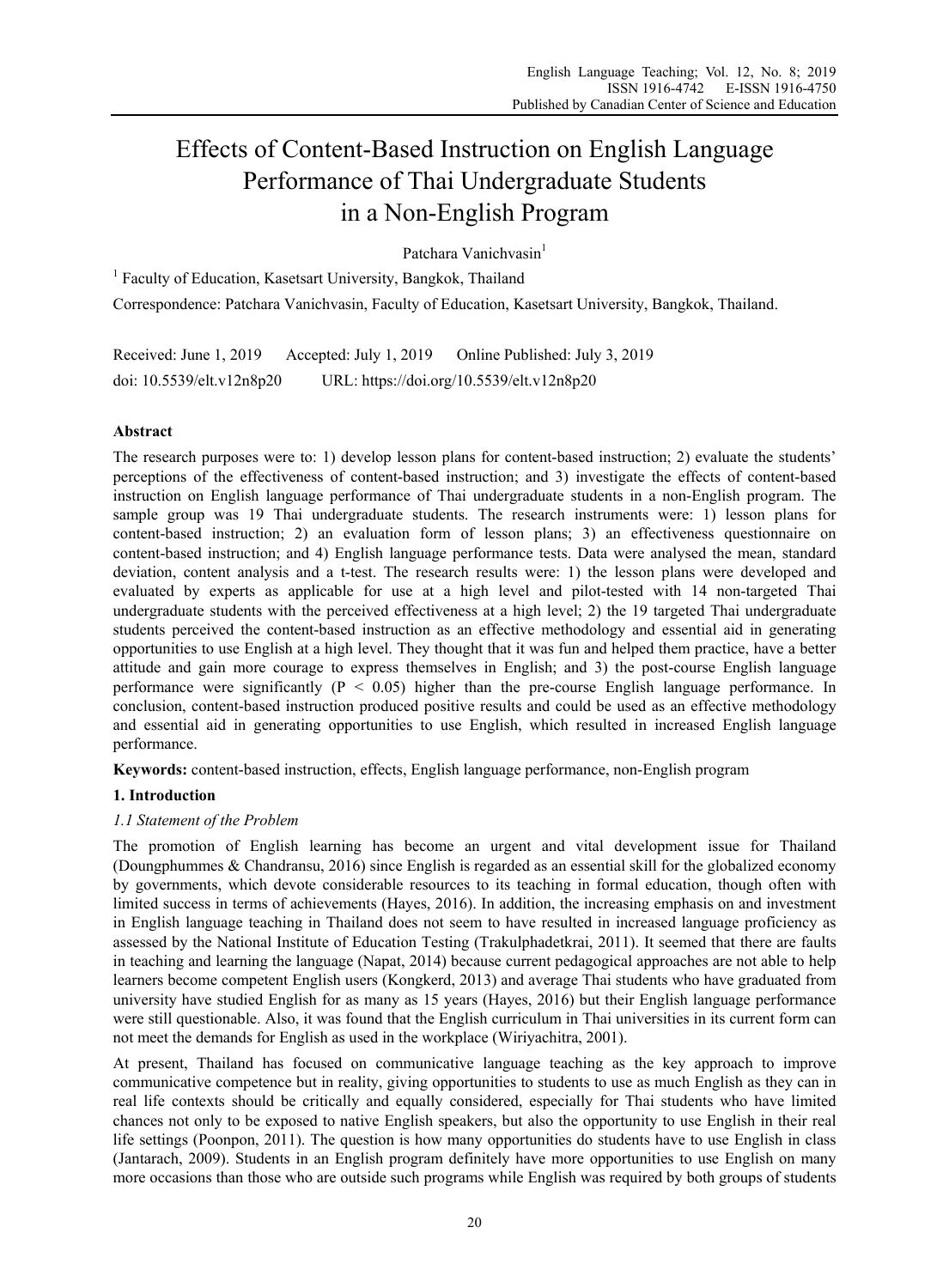either in an English program or non-English program.

Instructional methodologies to enhance the English language performance of Thai students have been widely and extensively researched in various contexts to find the best methodologies that can truly enhance English language performance. Content-based instruction is considered as one of the effective instructional methodologies (Wesche, 1993; Stryker & Leaver, 1997; Klee & Tedick, 1997; Marani, 1998; Davies, 2003; Heo, 2006) because it uses English as a medium to teach content knowledge while generating multiple opportunities for students to use English in class. Therefore, the use of English stems from meaningful purposes (content learning) and frequent practice (opportunities to use English). This is in accordance with Stoller (2002) who stated that language is viewed as a medium for learning content and content as a resource for learning and improving language. Walters et al. (2005) suggested that teachers should teach English by creating classroom environments to include opportunities to speak so students can practice speaking more fluently while Stoller (2004) believed that with content-based instruction, students are provided with many opportunities for language production. Therefore, it is considered by many researchers as an effective and realistic methodology in terms of combining language and content learning (Heo, 2006) through the essential features of learning a language with academic content, engaging in activities, developing proficiency in academic discourse, and fostering the development of effective learning strategies (Crandall, 1999).

Ample studies based on content-based instruction have demonstrated positive results (Stoller, 2002; Song, 2006; Corrales & Maloof, 2009; Amiri & Fatemi, 2014). However, empirical data need to be gathered to determine the effectiveness of content-based programs in different situations (Brinton, Snow, & Wesche, 2003). In the Thai educational context, much research has been related to content-based instruction (for example, Wuthisawangwong, 2016; Srichaiwong & Maneekul, 2017; Khruawan & Dennis, 2017) but most of it has focused on primary and secondary education. Only a few research projects have focused on higher education although English requirement was demanded as one of criteria in attaining jobs after graduation and was considered as a tool for personal economic advancement (Hayes, 2014). Therefore, more empirical data are needed to add to the existing knowledge of content-based instruction in higher education in Thailand.

Due to the significance of English, appropriate English instruction and the limited research on content-based instruction in higher education in Thailand, the current study used content-based instruction as an instructional methodology to enhance English language performance of Thai undergraduate students. It was hypothesized that the content-based instruction was developed, tried out, and tested and their results could provide a better understanding of content-based instruction, help teachers make better decisions in teaching English much more effectively and be served as guidelines for developing content-based learning experiences in a way that truly builds English language performance of Thai undergraduate students in higher education.

#### *1.2 Literature Review*

Content-based instruction (CBI) is considered as one of the instructional methodologies in developing English language performance. Teaching in this approach is organized around the content and the priniciples of content-based instruction are heavily rooted on the priniciples of communicative language teaching since they involve an active participation of students in the exchange of content (Villalobos, 2013).

Leaver and Stryker (1989) defined it as an approach in which language proficiency is achieved by shifting the focus from the learning of language to the learning of subject matter while Brinton, Snow and Wesche (2003, 1989) and Met (1999) defined it as the integration of language and content instruction, which concentrates on the content rather than the language with its aims to teach academic subject matter but at the same time gain second language skills. Teaching English is organized around the content rather than around a linguistic type of syllabus (Richards & Rodgers, 2014). With content-based instruction, students learn language and content at the same time, each supporting the development of the other (Lyster, 2007) as Snow and Kamhi-Stein (2002) stated that language is learned best as a vehicle of instruction, not as the object of instruction.

The models of CBI vary in design and implementation based on setting, level, and the nature of instruction. Some models have proved successful at the elementary school level whereas some have demonstrated their effectiveness at secondary or post-secondary levels. Some models emphasize the content but in some models more emphasis is put on language (Duenas, 2004) and some models have the same instructor whereas some have different instructors. However, in general, there are three content-based instruction models, namely, theme-based language instruction, sheltered content instruction, and adjunct language instruction. First, theme-based language instruction is the model that the course was taught by a language instructor and was structured around topics or themes, with the topics forming the backbone of the course curriculum (Brinton, Snow, & Wesche, 2003). Its primary purpose is to help students develop second language competence within specific topic areas. The topics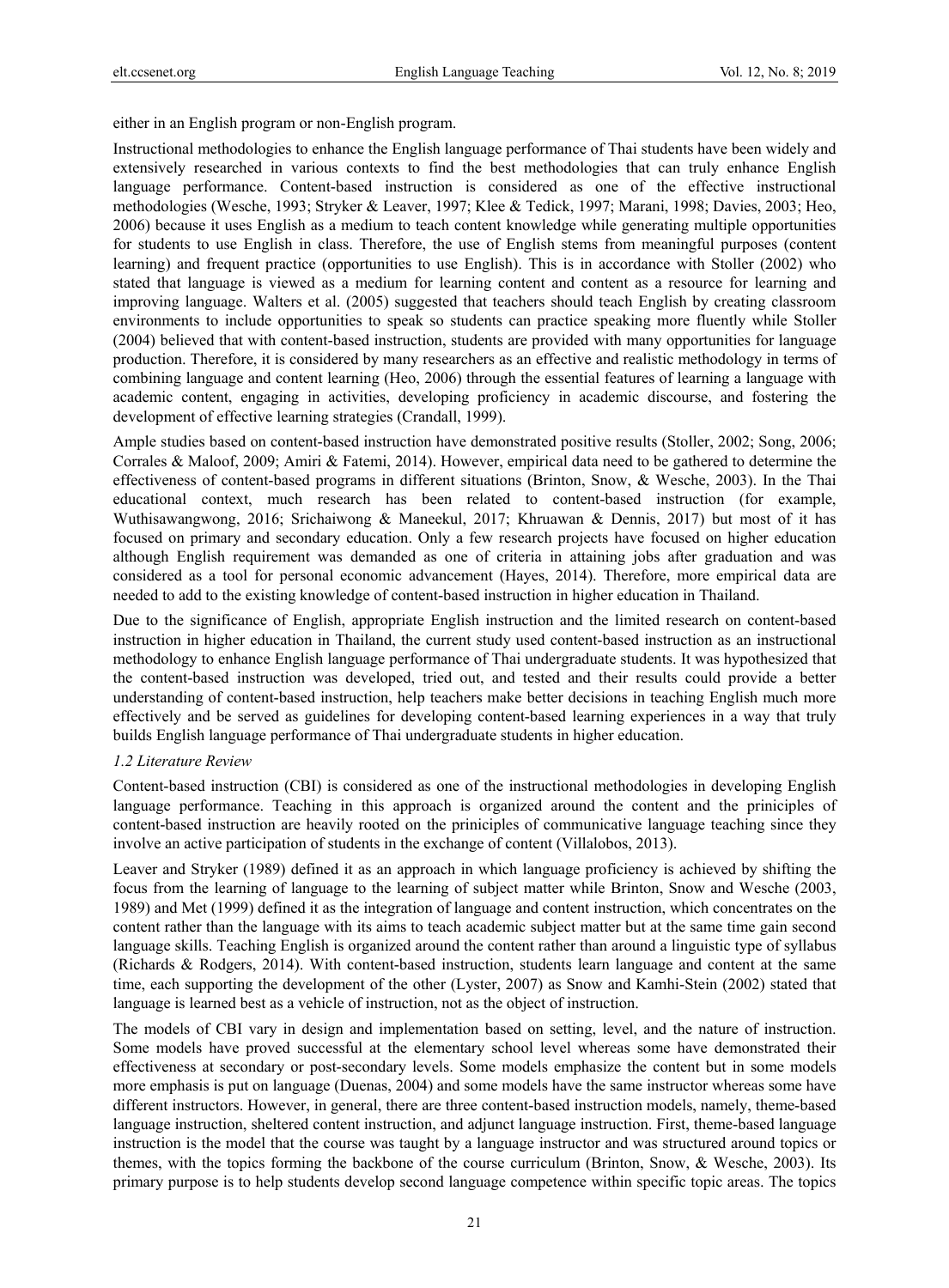chosen can be several unrelated topics or one major topic. Language instructors are responsible for language and content instruction (Brinton et al., 1989). Second, sheltered content instruction is the model that the content course is taught in the second language to a segregated group of learners by a content area expert, such as university professor who is a native speaker of the target language (Brinton, Snow, & Wesche, 2003) or a language teacher with content-area knowledge (Gaffield-Vile, 1996). Third, adjunct language instruction is the model that students take part in two linked courses, a content course and a language course both of which include the same content in common and complement each other regarding jointly coordinated homework (Richard & Rodgers, 2014). The rationale of this model is that the linked courses can assist students developing academic coping strategies and cognitive skills which can be transferred to other discipline (Brinton et al., 1989).

All models are built under similar theoretical rationales provided by Snow, Met, and Genesee (1989) who suggested that language was learned most effectively in meaningful, purposeful, social, and academic contexts and content learning provides the basis for language learning. This means that the language is considered the medium through which new content is learned. While learning, learners will acquire competency naturally. The language being learned is taught within the context of the content (Genesee, 1994). The learners, meanwhile, can improve their language learning alongside learning about the content. This approach places greater emphasis on the content being learned than on the language (Brinton, Snow, & Wesche, 1989). Students are exposed to a considerable amount of language while learning content, students are taught useful language that is embedded within relevant discourse contexts rather than isolated language fragments (Grabe & Stoller, 1997).

However, there are some considerations according to Crandall (1999) who suggested that the content-based instruction can be used in various ways depending on the skills being taught and includes not only traditional teaching methods such as grammar-based instruction or vocabulary development but also contemporary approaches such as communicative language teaching and humanistic methods but it needs to include the essential features of learning a language with academic content, engaging in activities, developing proficiency in academic discourse, and fostering the development of effective learning strategies.

It is evident that content-based instruction has high potential for use as an English instruction. With this methodology, English is not learned through direct instruction but rather indirect instruction by using English as a medium and students can benefit from both content and English learning at the same time. However, there is preparation for successful implementation of content-based instruction in classroom to be considered.

## **2. Method**

This research was an experimental research with pre-test and post-test design before and after the implementation of content-based instruction. Before the implementation, the lesson plans for content-based instruction were developed from the characteristics of content-based instruction gained from the literature review, validated by experts and pilot tested by 14 Thai undergraduate students. Results and comments were used to improve the developed lesson plans for content-based instruction. Next, the developed lesson plans for content-based instruction were implemented in a communication skills course with 19 Thai undergraduate students for 15 sessions over one semester, in which the first session was the introduction of content-based instruction, and pre-tests, while the last session was post-tests. The instructor used content-based instruction to teach the course for 13 sessions.

## *2.1 Participants*

The participants were 19 Thai undergraduate students who enrolled in semester two of a bachelor-level course on communication skills. Students were selected based on the purposive sampling method as they enrolled in the selected course employing content-based instruction.

#### *2.2 Instruments*

The research instruments consisted of: lesson plans for content-based instruction, an evaluation form of lesson plans, an effectiveness questionnaire on the use of content-based instruction and English language performance tests as detailed below.

Lesson plans for content-based instruction were developed from the existing lesson plans for 15 weeks to integrate language and content teaching. They were evaluated by 3 experts, who were faculty members in the faculty of education with strong expertise in the field of teaching and learning and pilot tested by 14 non-targeted undergraduate students, who were studying in the Business and Computer Education program and enrolled in the Communication Skills course like the targeted students.

An evaluation form of lesson plans was used for collecting experts' opinions towards the applicability of the developed lesson plans for content-based instruction before its use. The researcher developed it based on the key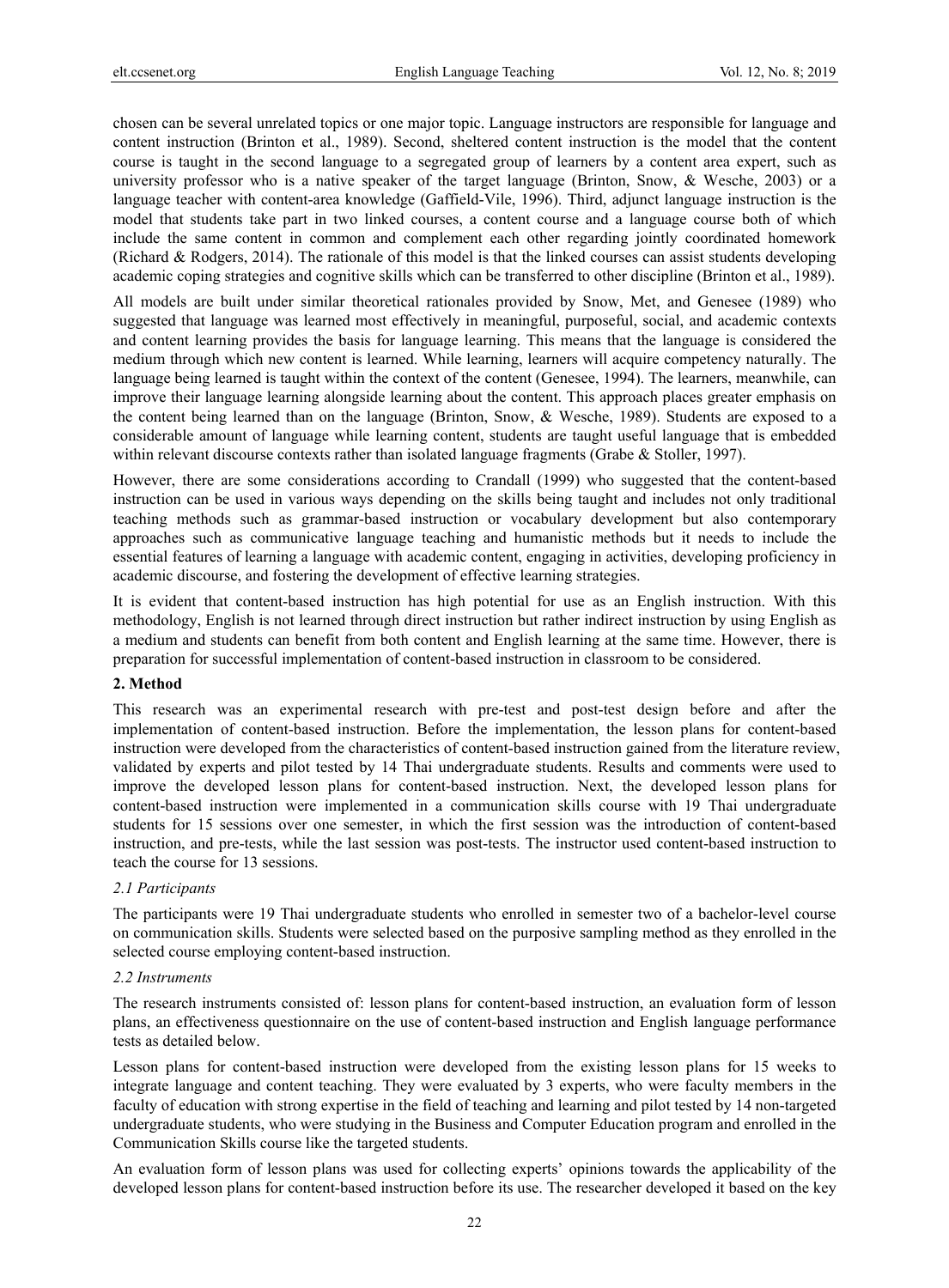components of a lesson plan. It contained 12 multiple-choice items with a 5-unit Likert-type rating scale from very low to very high applicability. Comments and suggestions from one open-ended question were summarized and reported. Results of scores, comments, and suggestions were considered for improvement before using the developed lesson plans to teach the course.

An effectiveness questionnaire was used to collect students' perceptions towards the effectiveness of content-based instruction. The researcher developed it based on the key components of content-based instruction. It contained 10 multiple-choice items with a 5-unit Likert-type rating scale from very low to very high effectiveness with values of the index of congruence (IOC) between 0.67 and 1.00 according to experts, and a reliability (coefficient alpha technique) value of 0.80 when pilot-tested with 14 non-targeted students.

English language performance tests, used pre-course and post-course with the same item order, were developed from the content of communication skills course by the researcher to investigate the effects of the content-based instruction on English language performance in reading, writing, speaking, and listening before and after the course. The tests each consisted of 15 multiple-choice items worth one score each with only one correct answer per question to investigate reading performance, two short answer questions worth 10 scores each to investigate writing performance, 15 listening activities worth one score each to investigate listening performance, and 10 situations worth two scores each to investigate speaking performance. Summing-up all items yielded the final scores ranging from 0 to 70 indicating English language performance. The maximum total score was 70. 3 experts checked the validity of each test with values of the index of congruence (IOC) between 0.67 and 1.00. The tests were tried out with 14 non-targeted students with reliability values (coefficient alpha technique) values of 0.891 for multiple choices, 0.989 for short answers, 0.855 for listening activities, and 0.945 for situations. The researcher analysed its difficulty and discrimination and selected the items presenting a level of difficulty (P) between 0.20 and 0.80 and discrimination (r) between 0.20-1.00.

#### *2.3 Data Collection*

The targeted students attended the pre-tests of English language performance. After the pre-tests, the researcher, as a teacher, used the developed lesson plans for content-based instruction, which were evaluated by experts and pilot tested by non-targeted students, to teach the communication skills course. After targeted students completed the course, they were given the post-tests of English language performance at the end of course to investigate effects on their English language performance, and the effectiveness questionnaire based on the course implementation of content-based instruction to evaluate their perceptions of the effectiveness of content-based instruction. Finally, all instruments distributed were checked for completeness and accuracy.

## *2.4 Data Analysis*

Both qualitative and quantitative approaches were applied. Different scoring rubrics using a rating scale, ranging from 1 (very low) to 5 (very high) were used to assess the applicability from experts' opinions and the effectiveness of content-based instruction from students' perceptions of non-targeted and targeted students. The t-test statistic was used to compare the results of English language performance between pre-and post-testing. Content analysis was used to identify further recommendations retrieved from experts' opinions and thoughts on the content-based instruction retrieved from students' perceptions. The obtained data were analyzed using mean, standard deviation, content analysis, and a t-test, in which the P value was set at the 0.05 level of significance.

## **3. Results and Discussion**

The research results were presented as following.

#### *3.1 Development of Lesson Plans for Content-Based Instruction*

Lesson plans for content-based instruction were developed from a regular communication skills course with dual focus on subject matter and English learning according to the literature review of lesson planning. The researcher selected 13 topics, namely, the overview of communication, internal and external communication, definition, process, types, verbal and nonverbal communication, factors affecting communication, communication styles, communication skills, listening skills, reading skills, speaking skills and writing skills. All topics were sequenced according to the course syllabus. Next, the researcher adopted sheltered content-based instruction, in which the course content was taught by the researcher, as an instructor with two roles of being a subject matter expert in the communication skills course and a language teacher with content-area knowledge to teach the course in English. Students were encouraged to play an active role in studying the content and learning the language at the same time. The course was divided into 15 sessions to include introduction, topics, and tests. Exsiting slides and handouts were updated and translated into English. 13 topics, as lessons to learn, were planned according to the standard components and accordance of lesson plans covering learning objectives,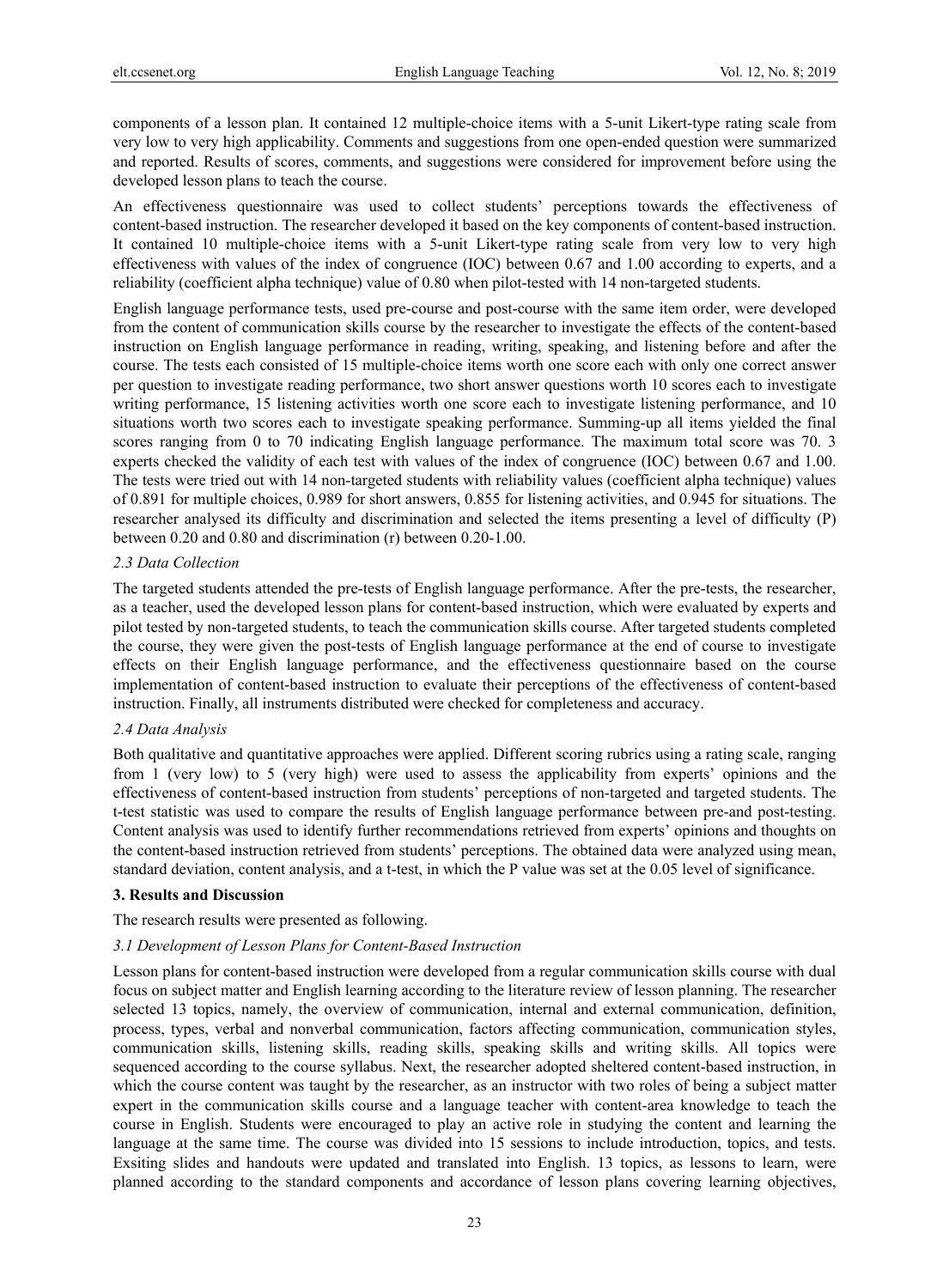content knowledge, learning activities, teaching aids, assessment and the accordance of all components. The results of the applicability before the implementation of content-based instruction are shown in Table 1.

Table 1. Mean and standard deviation of applicability according to experts' opinions

| Applicability for Use                                                               | X    | S.D. | Interpretation |
|-------------------------------------------------------------------------------------|------|------|----------------|
| <b>Learning objectives</b>                                                          |      |      |                |
| 1. Learning objectives emphasize developing English competencies                    | 4.00 | 0.00 | High           |
| 2. Learning objectives emphasize generating opportunities to use English in class   | 5.00 | 0.00 | Very High      |
| <b>Content knowledge</b>                                                            |      |      |                |
| 3. Content in English is comprehensible                                             | 4.00 | 0.00 | High           |
| 4. Content in English is related to the course                                      | 4.33 | 0.58 | High           |
| <b>Learning activities</b>                                                          |      |      |                |
| 5. Learning activities are various                                                  | 4.33 | 0.58 | High           |
| 6. Learning activities are interesting                                              | 4.00 | 0.00 | High           |
| 7. English is used in learning activities                                           | 4.67 | 0.58 | Very High      |
| <b>Teaching aids</b>                                                                |      |      |                |
| 8. Teaching aids are various                                                        | 4.33 | 0.58 | High           |
| 9. Teaching aids are in English                                                     | 4.67 | 0.58 | Very High      |
| <b>Assessment</b>                                                                   |      |      |                |
| 10. Assessment is clear and consistent                                              | 4.33 | 0.58 | High           |
| 11. Assessment gives information about English language performance and             |      |      |                |
| improvement                                                                         | 4.33 | 0.58 | High           |
| <b>Accordance of all components</b>                                                 |      |      |                |
| 12. Learning objectives, content knowledge, learning activities, teaching aids, and | 4.33 | 0.58 |                |
| assessment are in accordance throughout the developed lesson plans                  |      |      | High           |
| <b>Total</b>                                                                        | 4.36 | 0.27 | High           |

Table 1 shows that the overall mean was 4.36 and the standard deviation (S.D.) was 0.27, which was at the high level. In particular, the mean scores and standard deviation of learning objectives, content knowledge, learning activities, teaching aids, assessment, and accordance of all components were at high levels ( $\bar{x} = 4.50$ , S.D. = 0.00;  $\bar{x} = 4.17$ , S.D. = 0.29;  $\bar{x} = 4.33$ , S.D. = 0.33;  $\bar{x} = 4.50$ , S.D. = 0.00;  $\bar{x} = 4.33$ , S.D. = 0.58;  $\bar{x} = 4.33$ , S.D. = 0.58, respectively). The lesson plans for content-based instruction were pilot tested with 14 non-targeted students with the perceived effectiveness at a high level ( $\bar{x} = 4.29$ , S.D. = 0.37). Correction of some ambiguous or difficult English wording was recommended by experts and the respective changes were made before next use.

#### *3.2 Student's Perceptions of the Effectiveness of the Content-Based Instruction*

The developed lesson plans for content-based instruction were used to teach the communication skills course in classroom over a period of 15 sessions. The researcher, as an instructor, introduced the content-based instruction at the beginning of first session, explained the purposes of the study, and invited students to participate in the study. Before starting content-based instruction, students were given pre-tests. Each topic was taught for three hours session. English was used as a medium to study, communicate and evaluate English language performance of students. All students attended classes using content-based instruction and were encouraged to participate actively and practice English frequently by engaging in a variety of learning activities such as discussions, presentations and situation-based games in their learning process. At the end of course, students were given post-tests to measure their English language performance before and after the implementation of content-based instruction and an effectiveness questionnaire to measure their perception of the effectiveness of the content-based instruction. Students' perceptions towards the effectiveness of content-based instruction are shown in Table 2.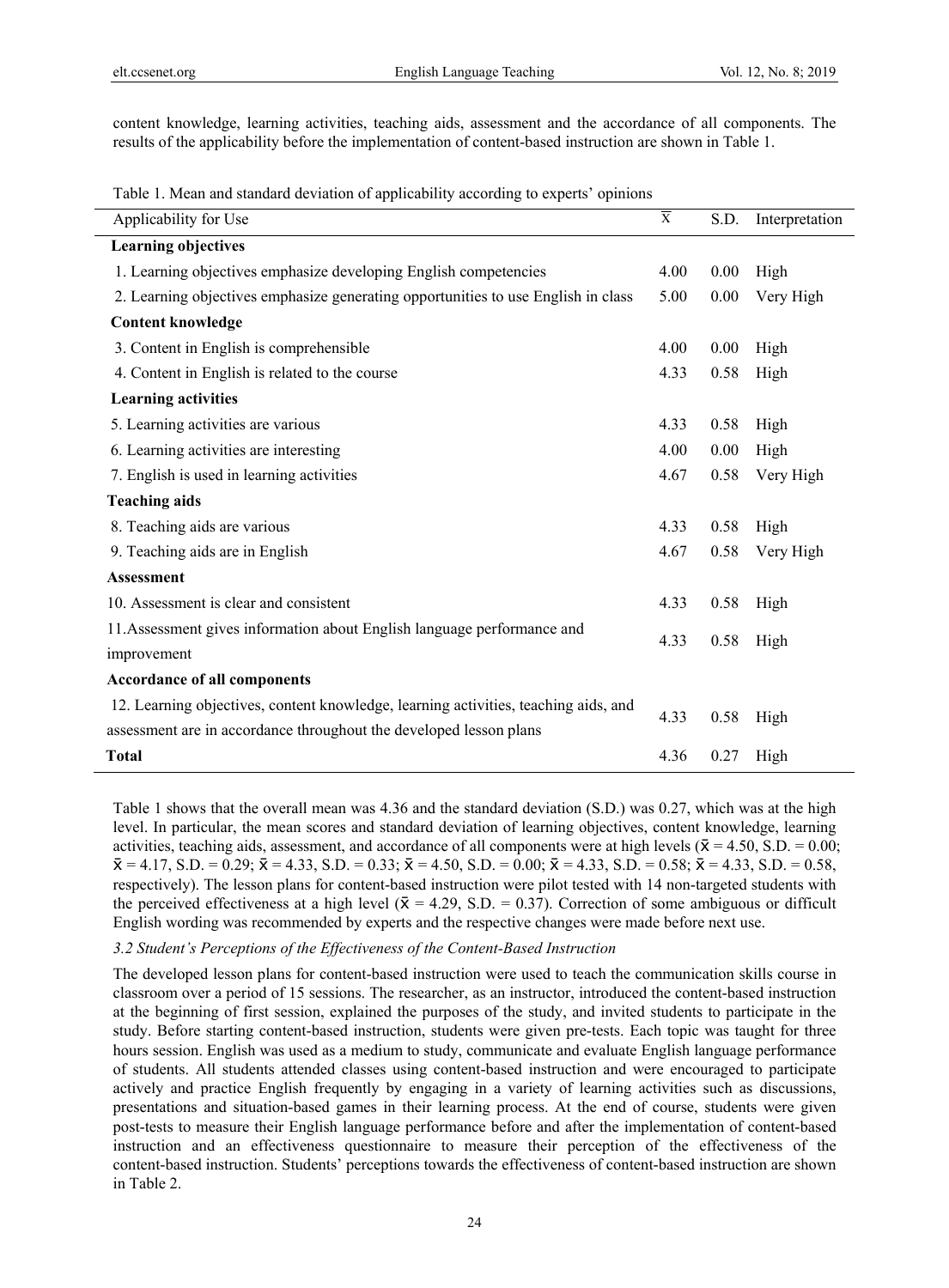| Students' perceptions                                              | $\overline{\overline{X}}$ | S.D. | Interpretation |
|--------------------------------------------------------------------|---------------------------|------|----------------|
| <b>Effective instructional methodology</b>                         |                           |      |                |
| 1. Content-based instruction enhances English language performance | 4.16                      | 0.60 | High           |
| 2. English used in instruction is comprehensible                   | 4.42                      | 0.51 | High           |
| 3. An instructor communicates in English                           | 4.53                      | 0.51 | Very High      |
| 4. English used in classroom is meaningful                         | 4.11                      | 0.46 | High           |
| 5. Learning strategies are effective and systematic                | 4.53                      | 0.70 | Very High      |
| 6. Assessment is done systematically                               | 3.79                      | 0.71 | High           |
| 7. English is used as a medium in classroom                        | 4.42                      | 0.61 | High           |
| <b>Essential aid in generating opportunities to use English</b>    |                           |      |                |
| 8. Opportunities to use English were provided                      |                           |      |                |
| in many occasions throughout the course                            | 4.16                      | 0.69 | High           |
| 9. Students are given opportunities to use English                 | 4.21                      | 0.71 | High           |
| 10. The use of English is promoted at all times                    | 4.37                      | 0.60 | High           |
| <b>Total</b>                                                       | 4.27                      | 0.38 | High           |
|                                                                    |                           |      |                |

Table 2. Mean and standard deviation of students' perceptions towards the effectiveness

Table 2 shows that students perceived the effectiveness of content-based instruction at a high level ( $\bar{x}$ = 4.27, S.D.  $= 0.38$ ). In particular, they perceived the content-based instruction as an effective methodology and as an essential aid in generating opportunities to use English at high levels ( $\bar{x} = 4.28$ , S.D. = 0.36 and  $\bar{x} = 4.25$ , S.D. = 0.49, respectively). Students thought that it was fun and a good way of developing English language performance through frequent opportunities to practice English, resulting in a better attitude and more courage to express themselves in English.

## *3.3 Effects of the Content-Based Instruction on English Language Performance*

English language performance tests were used to investigate the effects of the content-based instruction on English language performance of Thai undergraduate students. Their validity and reliability were checked by 3 experts with the index of congruence (IOC) values more than 0.60 and pilot tested with non-targeted students with the value of Cronbach's alpha more than 0.80. All tests were assigned to students before and after the implementation of content-based instruction to collect data. Dependent Sample T-test was then used to compare the means between the two related groups on two occasions for the same continuous dependent variable (English language performance) and to examine whether there was a statistical difference between the means of English language performance before and after implementing the content-based instruction. Assumption checking was carried out prior to statistical procedures. No missing data or significant outliers in the differences between the two related groups were found. The distribution of the differences in the dependent variable was normally distributed. Assumptions were met for both the pre-and post-test scores of the two related groups and their testing indicated no violation of assumptions. Table 3 illustrates English language performance in the pre-tests and post-tests of targeted subjects.

|  |  | Table 3. English language performance before and after implementing the content-based instruction |  |
|--|--|---------------------------------------------------------------------------------------------------|--|
|  |  |                                                                                                   |  |

| English Language Performance | <b>Total Score</b> |       | S.D. | t-test   | $Sig*$ |
|------------------------------|--------------------|-------|------|----------|--------|
| Pre-test                     | 70                 | 41.26 | 5.05 | $27.83*$ | 0.00   |
| Post-test                    | 70                 | 61.16 | 4.59 |          |        |

According to Table 4, the mean score of the pre-test was  $41.26$  (S.D. = 5.05). After implementation, the mean score increased to  $61.16$  (S.D. = 4.59). The post-course English language performance was much higher than pre-course English language performance at the 0.05 significance level.

In particular, English language performance in reading, writing, listening and speaking was demonstrated in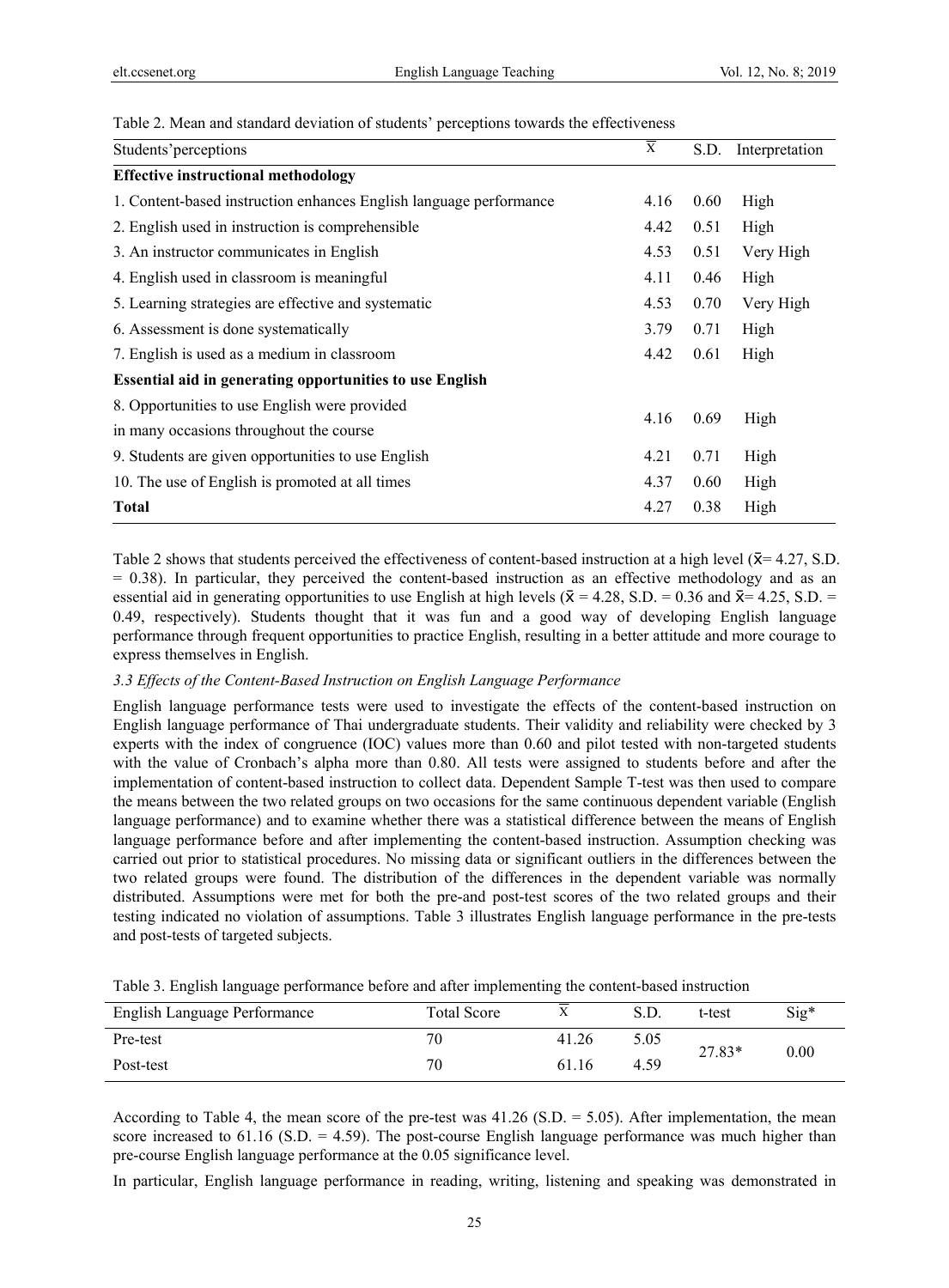Table 4, 5, 6 and 7. After the implementation of content-based instruction, the highest performance was listening and the lowest performance was speaking, which was in accordance with Jaiyai, Torwong, Usaha, Danvirattana, Luangthongkam & Piyadamrongchai (2005) who reported that many Thai students could not use English skills effectively, especially speaking while the most improved performance was reading performance, which was in accordance with Anyadubalu (2010) who reported that Thai students are more capable to read English better than understanding and speaking the language. Therefore, it was suggested that the emphasis on enhancing speaking performance should be increased with more frequency while the use of reading, writing and listening performance should be included and encouraged but not strongly emphasized as much as speaking performance.

| Table 4. Reading performance before and after using the content-based instruction |
|-----------------------------------------------------------------------------------|
|-----------------------------------------------------------------------------------|

| Reading performance | <b>Total Score</b> |       | S.D. | t-test   | $Sig*$ |
|---------------------|--------------------|-------|------|----------|--------|
| Pre-test            |                    | 7.58  | .    | $16.19*$ | 0.00   |
| Post-test           |                    | 13.42 | 0.90 |          |        |

\*The mean difference is significant at the 0.05 level.

According to Table 4, the mean score of the pre-test in students' reading performance was 7.58 (S.D. = 1.12). After implementation, the mean score increased to  $13.42$  (S.D. = 0.90). The post-course reading performance was much higher than pre-course reading performance at the 0.05 significance level.

|  |  |  | Table 5. Writing performance before and after using the content-based instruction |  |
|--|--|--|-----------------------------------------------------------------------------------|--|
|  |  |  |                                                                                   |  |

| Writing performance | <b>Total Score</b> |       | S.D. | t-test   | $Sig^*$ |
|---------------------|--------------------|-------|------|----------|---------|
| Pre-test            | 20                 | 12.00 | . 80 | $13.87*$ | 0.00    |
| Post-test           | 20                 | 17.63 | 2.04 |          |         |

\*The mean difference is significant at the 0.05 level.

According to Table 5, the mean score of the pre-test in students' writing performance was 12.00 (S.D. = 1.80). After implementation, the mean score increased to  $17.63$  (S.D.  $= 2.04$ ). The post-course writing performance was much higher than pre-course writing performance at the 0.05 significance level.

| Table 6. Listening performance before and after using the content-based instruction |  |  |  |
|-------------------------------------------------------------------------------------|--|--|--|
|                                                                                     |  |  |  |

| Listening performance | Total Score | ∡     | S.D. | t-test   | Sig* |
|-----------------------|-------------|-------|------|----------|------|
| Pre-test              |             | 9.37  | 1.38 | $27.83*$ |      |
| Post-test             |             | 13.79 | 1.03 |          | 0.00 |

\*The mean difference is significant at the 0.05 level

According to Table 6, the mean score of the pre-test in students' listening performance was 9.37 (S.D. = 1.38). After implementation, the mean score increased to  $13.79$  (S.D.  $= 1.03$ ). The post-course listening performance was much higher than pre-course listening performance at the 0.05 significance level.

Table 7. Speaking performance before and after using the content-based instruction

| Speaking performance | <b>Total Score</b> | $\mathbf{v}$<br>Λ | S.D. | t-test | Sig* |
|----------------------|--------------------|-------------------|------|--------|------|
| Pre-test             | 20                 | 11.79             | 1.93 | 12.12* | 0.00 |
| Post-test            | 20                 | 16.68             | 2.43 |        |      |

\*The mean difference is significant at the 0.05 level.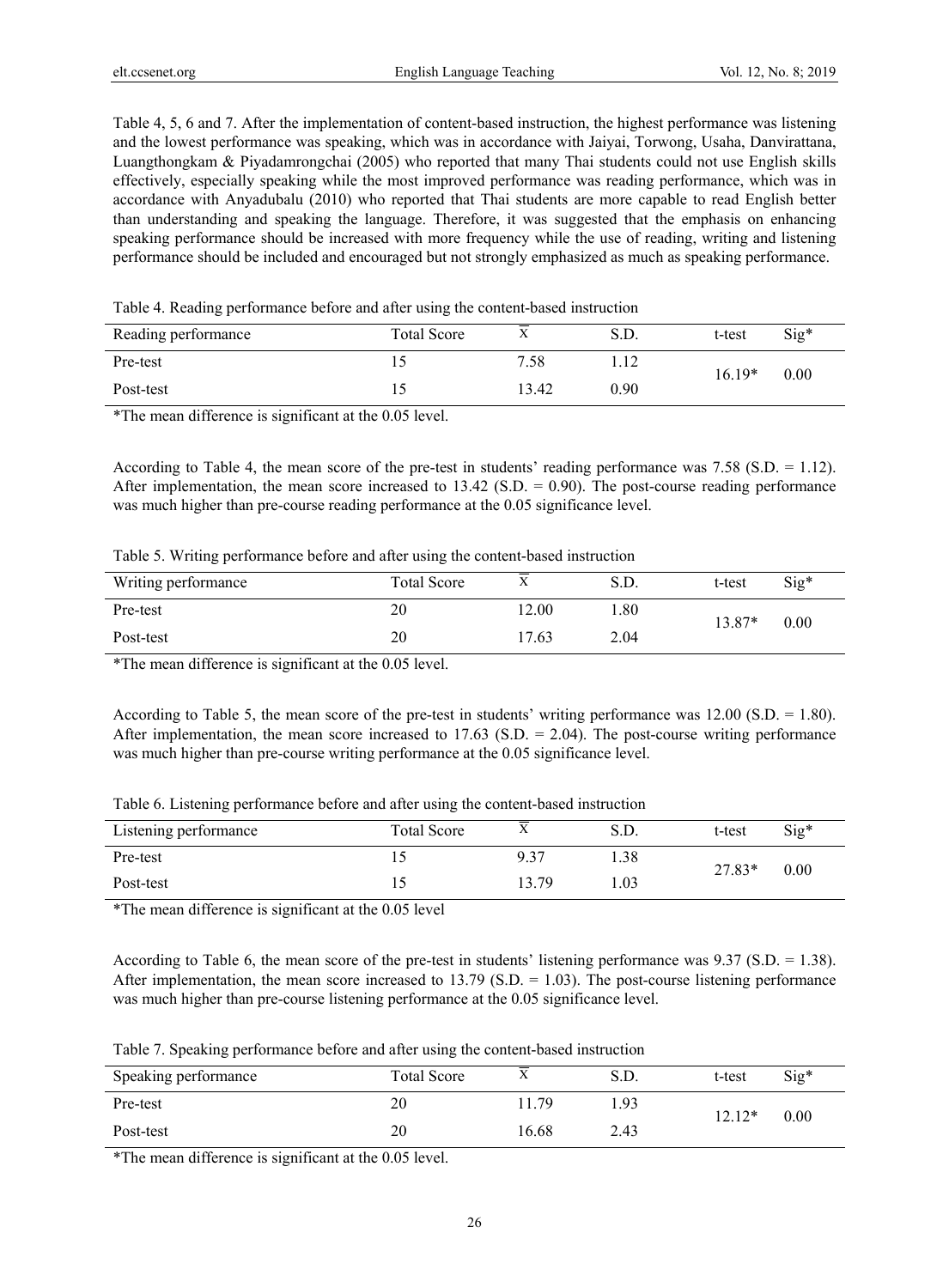According to Table 7, the mean score of the pre-test in students' speaking performance was 11.79 (S.D. = 1.93). After implementation, the mean score increased to  $16.68$  (S.D.  $= 2.43$ ). The post-course speaking performance was much higher than pre-course speaking performance at the 0.05 significance level.

All results pointed out that the content-based instruction had effects on students' English language performance in reading, writing, listening and speaking because students were taught with the effective English instruction and were given multiple opportunities to use as much English as they can in the course. Clearly, students had higher scores due to the fact that the content-based instruction created a learning environment where English was used as a medium to teach meaningful content and generated multiple opportunities to use English through topics and tests. As a result, their English language performance was significantly improved when the content-based instruction was implemented to create a learning environment suitable for language and content development in order to build content-based learning experiences for students to perform and practice English meaningfully and frequently.

The main finding showed that content-based instruction was an effective instructional methodology according to student's perceptions and students performed better after its' implementation. Therefore, using content-based instruction to teach the course was powerful in enhancing English language performance, as the research results demonstrated that students had higher scores after implementing content-based instruction. The findings were in line with Adawiyah (2018), Stoller (2002), Corrales and Maloof (2009), Heo (2006), and Song (2006) who reported that the content-based instruction was effective in developing language and led to a significant improvement in language proficiency while Dupuy (2002) stated that the content-based instruction provides students with ample opportunities to interact. In reality, lack of opportunities to use English was one of obstacles that Thai students were facing and one of the reasons Thai students do not want to learn was that the teaching methodology in the classroom is not interesting (Punthumasen, 2007). This study was also in accordance with many research findings in Thailand, which have also demonstrated that content-based instruction contributes to English proficiency (Wuthisawangwong, 2016; Srichaiwong & Maneekul, 2017; Khruawan & Dennis, 2017). Therefore, the current study can provide a better understanding of content-based instruction as a powerful instruction methodology and systematic guidelines for using it to generate English learning experiences in a way that helps build English language performance in higher education in Thailand. With content-based instruction, the future of the English language performance of Thai undergraduate students may become brighter and meet the demands for English requirement in the workplace.

## **4. Conclusion and Recommendation**

It can be concluded that the use of content-based instruction contributed to improved English language performance of Thai undergraduate students as it can help them learn English and performed better. Therefore, content-based instruction can be considered for use as an effective instructional methodology and an essential aid in generating multiple opportunities to use English if meaningful topics and frequent practice were included. As a result, teaching English alone would not be sufficient if it lacked opportunities to use the English learned or there was a serious hindrance to practicing the English. To successfully implement content-based instruction in the classroom, teachers have to play an important role in taking essential features of content-based instruction into account, supplying meaningful topics, creating appropriate learning environment and engaging students in a variety of learning activities such as discussions, presentation and situation-based games to offer multiple opportunities for students to participate and practice English frequently as seen in the study.

However, the current research was on a small scale so it is suggested future study should use students in a non-English program based on a larger scale and using a control and experimental group of samples may give a clearer result to ensure that content-based instruction can truly create a supportive and positive English learning environment, which leads to increased English language performance at the end.

#### **References**

- Adawiyah, R. (2018). The Effectiveness of Content Based Instruction in Teaching Speaking Skill For EFL Learners. *Voices of English Language Education Society, 2*(2), 105-112. https://doi.org/10.29408/ veles.v2i2.846
- Amiri, M., & Fatemi, A. H. (2014). The Impact of Content-based Instruction on Students' Achievement in ESP Courses and their Language Learning Orientation. *Theory and Practice in Language Studies, 4*(10), 2157-2167.
- Brinton, D. M., Snow, M. A., & Wesche, M. B. (1989). *Content-based Second Language Instruction***.** New York: Newbury House Publishers.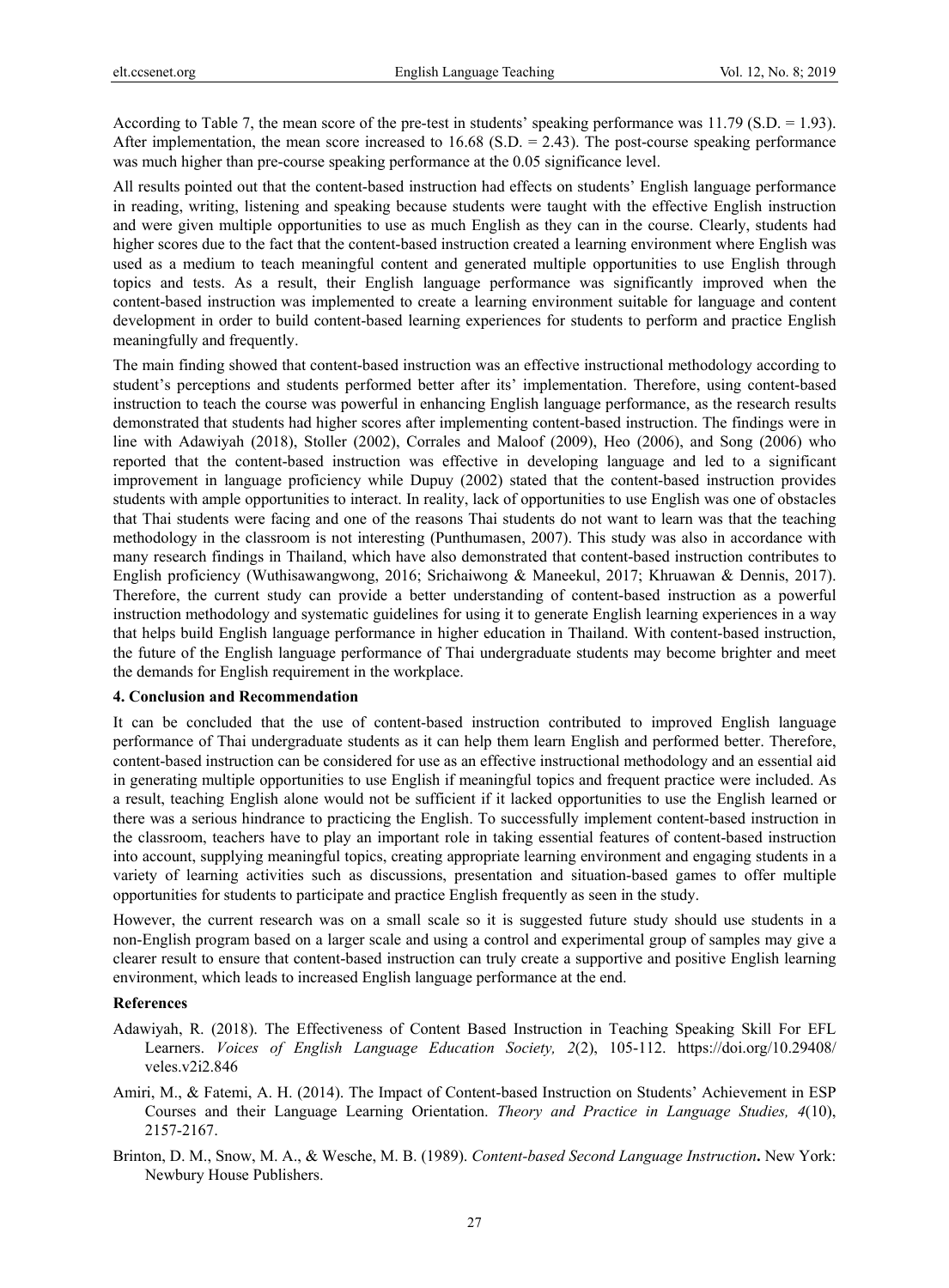- Brinton, D. M., Snow, M. A., & Wesche, M. B. (2003). *Content-based Second Language Instruction*. Ann Arbor: The University of Michigan Press. https://doi.org/10.3998/mpub.8754
- Corrales, K., & Maloof, C. (2009). Evaluating the Effects of CBI on an English for Medical Students Program [sic]. *Latin American Journal of CLIL, 2*(1), 15-23. https://doi.org/10.5294/laclil.2009.2.1.3
- Crandall, J. (1999). Content-based instruction (CBI). *Concise Encyclopedia of Educational Linguistics*. Oxford, UK: Cambridge University Press.
- Davies, S. (2003). Content-based instruction in EFL contexts. *The Internet TESL Journal, 4*(2).
- Doungphummes, N., & Chandransu, N. (2016). Approaches to Enhance English Communicative Competence of Thai People: A Synthetic Account of Targeted Research Series in English Learning Promotion. *Journal of Language and Culture, 35*(2), 77-96.
- Duenas, M. (2004). The Whats, Whys, Hows and Whos of Content-based Instruction in Second Foreign Language Education. *International Journal of English Studies, 4*(1), 73-96.
- Dupuy. B. C. (2000). Content-based Instruction: Can it Help Ease the Transition from Beginning to Advanced Foreign Language Classes? *Foreign Language Annuals, 33*(2), 205-222. https://doi.org/10.1111/ j.1944-9720.2000.tb00913.x
- Gaffield-Vile, N. (1996). Content-based Second Language Instruction at the Tertiary Level. *ELT Journal, 50*(2), 108-114. https://doi.org/10.1093/elt/50.2.108
- Genesee, F. (1994). *Integrating Language and Content: Lessons from Immersion*.Educational Practice Report 11. Santa Cruz, CA: National Center for Research on Cultural Diversity and Second Language Learning.
- Grabe, W. and Stoller, F. L. (1997). Content-based Instruction: Research Foundations. In M. A. Snow, & D. M. Brinton (Eds.), *The Content-Based Classroom. Perspectives on Integrating Language and Content*. White Plains, NY: Addison Wesley Longman.
- Hayes, D. (2014). The Value of Learning English in Thailand and its Impact on Thai: Perspectives from University Students. *Asia Pacific Journal of Education, 36*(1), 73-91. https://doi.org/10.1080/ 02188791.2014.924390
- Heo, Y. (2006). Content-based Instruction. *TESL Working Paper Series, 4*(2), 25-31.
- Jaiyai, S., Torwong, P., Usaha, S., Danvirattana, A., Luangthongkam, S., Piyadamrongchai, R., (2005). *The Existing Situations and Problems Relating to Foreign Language Teaching and Learning in the Northeastern part of Thailand (Educational Region 5)*. The Thailand Research Fund.
- Jantarach, V. (2009). Drama Activities for Successful English Teaching in Classrooms. *Journal of Education Silpakorn University, 6*(1,2), 10-21.
- Khruawan, P., & Dennis, N. K. (2017). A study of English Reading Comprehension Using Content-based Instruction Approach. *International Journal of Research-Granthaalayah, 5*(1), 368-375. https://doi.org/ 10.5281/zenodo.266416
- Klee, C. A., & Tedick, D. J. (1997). The undergraduate foreign language immersion program in Spanish at the University of Minnesota. In S. B. Stryker, & B. L. Leaver (Eds.). *Content-based instruction in foreign language education: Models and methods* (pp. 141-173). Washington, DC: Georgetown University Press
- Kongkerd, W. (2013). *Teaching English in the Era of English Used as a Lingua Franca in Thailand*. Retrieved from http://www.bu.ac.th/knowledgecenter/executive\_journal/oct\_dec.../aw01.pdf
- Leaver, B. L., & Stryker, S. B. (1989). Content-based Instruction for Foreign Language Classroom. *Foreign Language Annals, 22*(3), 269-275.
- Lyster, R. (2007). *Learning and Teaching Languages through Content: A Counterbalanced Approach*. Amsterdam, NY: Benjamins. https://doi.org/10.1111/j.1944-9720.1989.tb02746.x
- Marani, J. S. (1998). An overview of content-based language instruction. (Report No. FL 025 550). (ERIC Document Reproduction Service No. ED 424 762).
- Met, M. (1999). *Content-based Instruction: Defining Terms, Making Decisions*. NFLC Reports. Washington, DC: The National Foreign Language Center.
- Napat, W. (2014). Motivational Strategies: Enhancing English Language Skills. *Executive Journal, 34*(1), 89-97.
- Poonpon, K. (2011). Enhancing English Skills through Project-based Learning. *The English Teacher, XL*, 1-10.